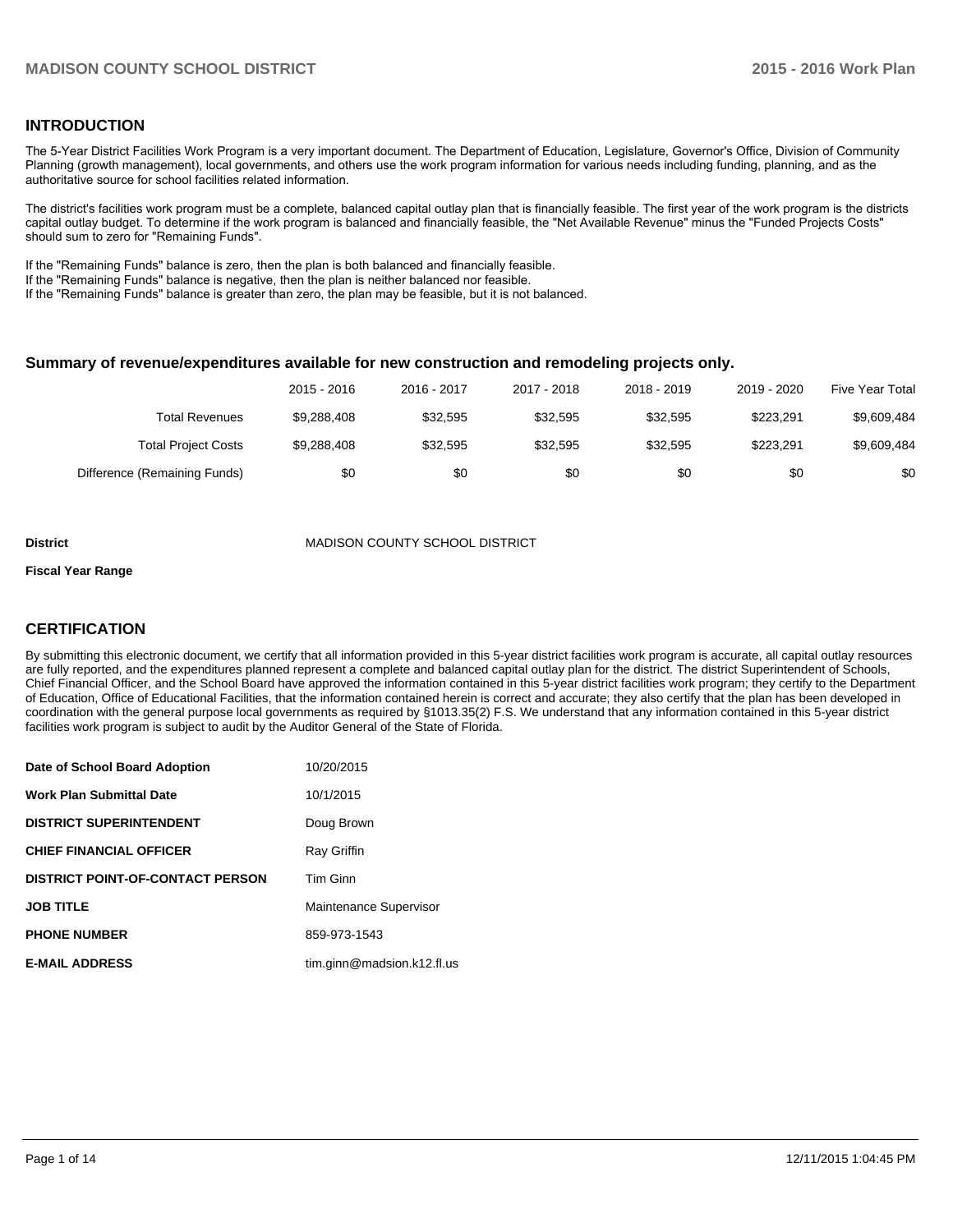# **Expenditures**

#### **Expenditure for Maintenance, Repair and Renovation from 1.50-Mills and PECO**

Annually, prior to the adoption of the district school budget, each school board must prepare a tentative district facilities work program that includes a schedule of major repair and renovation projects necessary to maintain the educational and ancillary facilities of the district.

|                                  | Item                                                                                                                                                                                                                  | $2015 - 2016$<br><b>Actual Budget</b> | 2016 - 2017<br>Projected | 2017 - 2018<br>Projected | 2018 - 2019<br>Projected | 2019 - 2020<br>Projected | <b>Total</b> |
|----------------------------------|-----------------------------------------------------------------------------------------------------------------------------------------------------------------------------------------------------------------------|---------------------------------------|--------------------------|--------------------------|--------------------------|--------------------------|--------------|
| <b>HVAC</b>                      |                                                                                                                                                                                                                       | \$50,000                              | \$50,000                 | \$50,000                 | \$50,000                 | \$50,000                 | \$250,000    |
| Locations:                       | COUNTY ADMINISTRATION ANNEX, COUNTY ADMINISTRATION COMPLEX, GREENVILLE ELEMENTARY, LEE ELEMENTARY,<br>MADISON CO EXCEL ALTERNATIVE SCHOOL, MADISON COUNTY CENTRAL, MADISON SENIOR HIGH, PINETTA ELEMENTARY            |                                       |                          |                          |                          |                          |              |
| Flooring                         |                                                                                                                                                                                                                       | \$15,000                              | \$15,000                 | \$15,000                 | \$15,000                 | \$15,000                 | \$75,000     |
| Locations:                       | COUNTY ADMINISTRATION ANNEX, COUNTY ADMINISTRATION COMPLEX, GREENVILLE ELEMENTARY, LEE ELEMENTARY,<br>MADISON CO EXCEL ALTERNATIVE SCHOOL, MADISON COUNTY CENTRAL, MADISON SENIOR HIGH, PINETTA ELEMENTARY            |                                       |                          |                          |                          |                          |              |
| Roofing                          |                                                                                                                                                                                                                       | \$25,000                              | \$25,000                 | \$25,000                 | \$25,000                 | \$25,000                 | \$125,000    |
| Locations:                       | COUNTY ADMINISTRATION ANNEX, COUNTY ADMINISTRATION COMPLEX, GREENVILLE ELEMENTARY, LEE ELEMENTARY,<br>MADISON CO EXCEL ALTERNATIVE SCHOOL, MADISON COUNTY CENTRAL, MADISON SENIOR HIGH, PINETTA ELEMENTARY            |                                       |                          |                          |                          |                          |              |
| Safety to Life                   |                                                                                                                                                                                                                       | \$5,000                               | \$5,000                  | \$5,000                  | \$5,000                  | \$5.000                  | \$25,000     |
| Locations:                       | COUNTY ADMINISTRATION ANNEX, COUNTY ADMINISTRATION COMPLEX, GREENVILLE ELEMENTARY, LEE ELEMENTARY,<br>MADISON CO EXCEL ALTERNATIVE SCHOOL, MADISON COUNTY CENTRAL, MADISON SENIOR HIGH, PINETTA ELEMENTARY            |                                       |                          |                          |                          |                          |              |
| Fencing                          |                                                                                                                                                                                                                       | \$1.500                               | \$1.500                  | \$1.500                  | \$1,500                  | \$1,500                  | \$7,500      |
|                                  | Locations: COUNTY ADMINISTRATION ANNEX, COUNTY ADMINISTRATION COMPLEX, GREENVILLE ELEMENTARY, LEE ELEMENTARY,<br>MADISON CO EXCEL ALTERNATIVE SCHOOL, MADISON COUNTY CENTRAL, MADISON SENIOR HIGH, PINETTA ELEMENTARY |                                       |                          |                          |                          |                          |              |
| Parking                          |                                                                                                                                                                                                                       | \$500                                 | \$500                    | \$500                    | \$500                    | \$500                    | \$2,500      |
|                                  | Locations: COUNTY ADMINISTRATION ANNEX, COUNTY ADMINISTRATION COMPLEX, GREENVILLE ELEMENTARY, LEE ELEMENTARY,<br>MADISON CO EXCEL ALTERNATIVE SCHOOL, MADISON COUNTY CENTRAL, MADISON SENIOR HIGH, PINETTA ELEMENTARY |                                       |                          |                          |                          |                          |              |
| Electrical                       |                                                                                                                                                                                                                       | \$5.076                               | \$5.076                  | \$5.076                  | \$5,076                  | \$5,076                  | \$25,380     |
|                                  | Locations: COUNTY ADMINISTRATION ANNEX, COUNTY ADMINISTRATION COMPLEX, GREENVILLE ELEMENTARY, LEE ELEMENTARY,<br>MADISON CO EXCEL ALTERNATIVE SCHOOL, MADISON COUNTY CENTRAL, MADISON SENIOR HIGH, PINETTA ELEMENTARY |                                       |                          |                          |                          |                          |              |
| Fire Alarm                       |                                                                                                                                                                                                                       | \$8,000                               | \$8,000                  | \$8,000                  | \$8,000                  | \$8,000                  | \$40,000     |
|                                  | Locations: COUNTY ADMINISTRATION ANNEX, COUNTY ADMINISTRATION COMPLEX, GREENVILLE ELEMENTARY, LEE ELEMENTARY,<br>MADISON COUNTY CENTRAL, MADISON SENIOR HIGH, PINETTA ELEMENTARY                                      |                                       |                          |                          |                          |                          |              |
| Telephone/Intercom System        |                                                                                                                                                                                                                       | \$2.000                               | \$2,000                  | \$2.000                  | \$2.000                  | \$2.000                  | \$10,000     |
|                                  | Locations: COUNTY ADMINISTRATION ANNEX, COUNTY ADMINISTRATION COMPLEX, GREENVILLE ELEMENTARY, LEE ELEMENTARY,<br>MADISON COUNTY CENTRAL, MADISON SENIOR HIGH, PINETTA ELEMENTARY                                      |                                       |                          |                          |                          |                          |              |
| <b>Closed Circuit Television</b> |                                                                                                                                                                                                                       | \$5.000                               | \$5.000                  | \$5,000                  | \$5,000                  | \$5,000                  | \$25,000     |
|                                  | Locations: MADISON COUNTY CENTRAL, MADISON SENIOR HIGH                                                                                                                                                                |                                       |                          |                          |                          |                          |              |
| Paint                            |                                                                                                                                                                                                                       | \$10,000                              | \$10,000                 | \$10,000                 | \$10,000                 | \$10,000                 | \$50,000     |
| Locations:                       | GREENVILLE ELEMENTARY, LEE ELEMENTARY, MADISON COUNTY CENTRAL, PINETTA ELEMENTARY                                                                                                                                     |                                       |                          |                          |                          |                          |              |
| Maintenance/Repair               |                                                                                                                                                                                                                       | \$100,000                             | \$100,000                | \$100,000                | \$100,000                | \$100,000                | \$500,000    |
| Locations:                       | COUNTY ADMINISTRATION ANNEX, COUNTY ADMINISTRATION COMPLEX, GREENVILLE ELEMENTARY, LEE ELEMENTARY,<br>MADISON CO EXCEL ALTERNATIVE SCHOOL, MADISON COUNTY CENTRAL, MADISON SENIOR HIGH, PINETTA ELEMENTARY            |                                       |                          |                          |                          |                          |              |
|                                  | <b>Sub Total:</b>                                                                                                                                                                                                     | \$227,076                             | \$227,076                | \$227,076                | \$227,076                | \$227,076                | \$1,135,380  |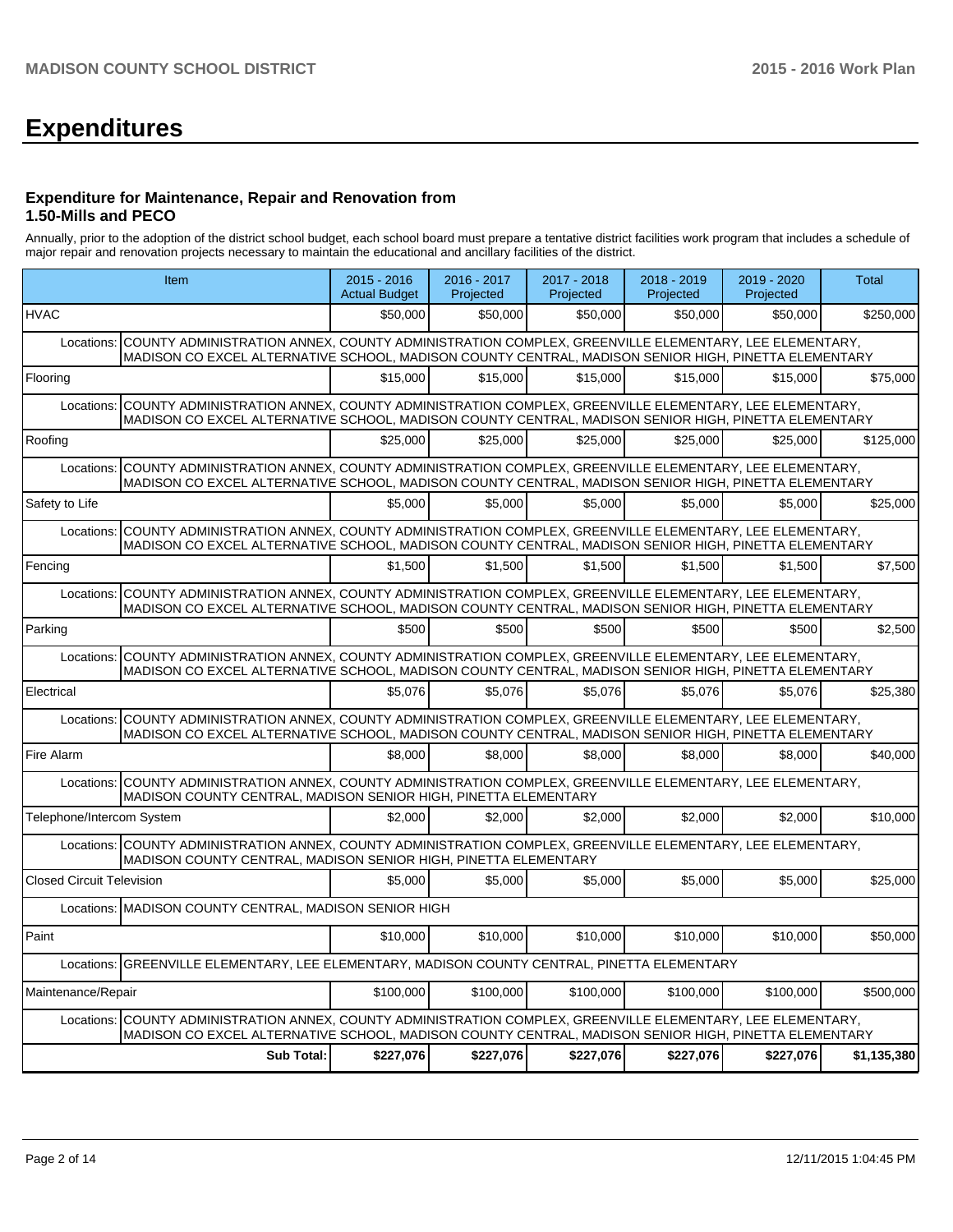| PECO Maintenance Expenditures | \$55,488  | \$77,683  | \$86,343  | \$102,333 | \$110,570 | \$432,417 |
|-------------------------------|-----------|-----------|-----------|-----------|-----------|-----------|
| <b>1.50 Mill Sub Total: I</b> | \$171,588 | \$149,393 | \$140,733 | \$124,743 | \$116,506 | \$702,963 |

No items have been specified.

|  | Total: | \$227.076 | \$227.076 | \$227.076 | \$227,076 | \$227.076 | 135.380<br>. 49F |
|--|--------|-----------|-----------|-----------|-----------|-----------|------------------|
|--|--------|-----------|-----------|-----------|-----------|-----------|------------------|

#### **Local 1.50 Mill Expenditure For Maintenance, Repair and Renovation**

Anticipated expenditures expected from local funding sources over the years covered by the current work plan.

| Item                                                         | $2015 - 2016$<br><b>Actual Budget</b> | 2016 - 2017<br>Projected | 2017 - 2018<br>Projected | 2018 - 2019<br>Projected | 2019 - 2020<br>Projected | <b>Total</b> |
|--------------------------------------------------------------|---------------------------------------|--------------------------|--------------------------|--------------------------|--------------------------|--------------|
| Remaining Maint and Repair from 1.5 Mills                    | \$171,588                             | \$149,393                | \$140,733                | \$124,743                | \$116,506                | \$702,963    |
| Maintenance/Repair Salaries                                  | \$124,173                             | \$124,173                | \$124,173                | \$124,173                | \$124,173                | \$620,865    |
| School Bus Purchases                                         | \$0                                   | \$0                      | \$500,000                | \$350,000                | \$250,000                | \$1,100,000  |
| <b>Other Vehicle Purchases</b>                               | \$0                                   | \$0                      | \$65,396                 | \$0                      | \$47,970                 | \$113,366    |
| Capital Outlay Equipment                                     | \$95,972                              | \$98,275                 | \$129,813                | \$408,784                | \$339,652                | \$1,072,496  |
| Rent/Lease Payments                                          | \$0                                   | \$0                      | \$0                      | \$0                      | \$0                      | \$0          |
| <b>COP Debt Service</b>                                      | \$0                                   | \$0                      | \$0                      | \$0                      | \$0                      | \$0          |
| Rent/Lease Relocatables                                      | \$0                                   | \$0                      | \$0                      | \$0                      | \$0                      | \$0          |
| <b>Environmental Problems</b>                                | \$0                                   | \$0                      | \$0                      | \$0                      | \$0                      | \$0          |
| s.1011.14 Debt Service                                       | \$0                                   | \$0                      | \$0                      | \$0                      | \$0                      | \$0          |
| <b>Special Facilities Construction Account</b>               | \$518,734                             | \$541,346                | \$0                      | \$0                      | \$0                      | \$1,060,080  |
| Premiums for Property Casualty Insurance - 1011.71<br>(4a,b) | \$150,000                             | \$150,000                | \$150,000                | \$150,000                | \$150,000                | \$750,000    |
| Qualified School Construction Bonds (QSCB)                   | \$0                                   | \$0                      | \$0                      | \$0                      | \$0                      | \$0          |
| Qualified Zone Academy Bonds (QZAB)                          | \$0                                   | \$0                      | \$0                      | \$0                      | \$0                      | \$0          |
| <b>Local Expenditure Totals:</b>                             | \$1,060,467                           | \$1,063,187              | \$1,110,115              | \$1,157,700              | \$1,028,301              | \$5,419,770  |

# **Revenue**

#### **1.50 Mill Revenue Source**

Schedule of Estimated Capital Outlay Revenue from each currently approved source which is estimated to be available for expenditures on the projects included in the tentative district facilities work program. All amounts are NET after considering carryover balances, interest earned, new COP's, 1011.14 and 1011.15 loans, etc. Districts cannot use 1.5-Mill funds for salaries except for those explicitly associated with maintenance/repair projects. (1011.71 (5), F.S.)

| Item                                          | Fund | $2015 - 2016$<br><b>Actual Value</b> | 2016 - 2017<br>Projected | $2017 - 2018$<br>Projected | $2018 - 2019$<br>Projected | $2019 - 2020$<br>Projected | Total           |
|-----------------------------------------------|------|--------------------------------------|--------------------------|----------------------------|----------------------------|----------------------------|-----------------|
| (1) Non-exempt property<br>assessed valuation |      | \$713,799,887                        | \$738,324,039            | \$770,913,241              | \$803.958.583              | \$846.525.952              | \$3,873,521,702 |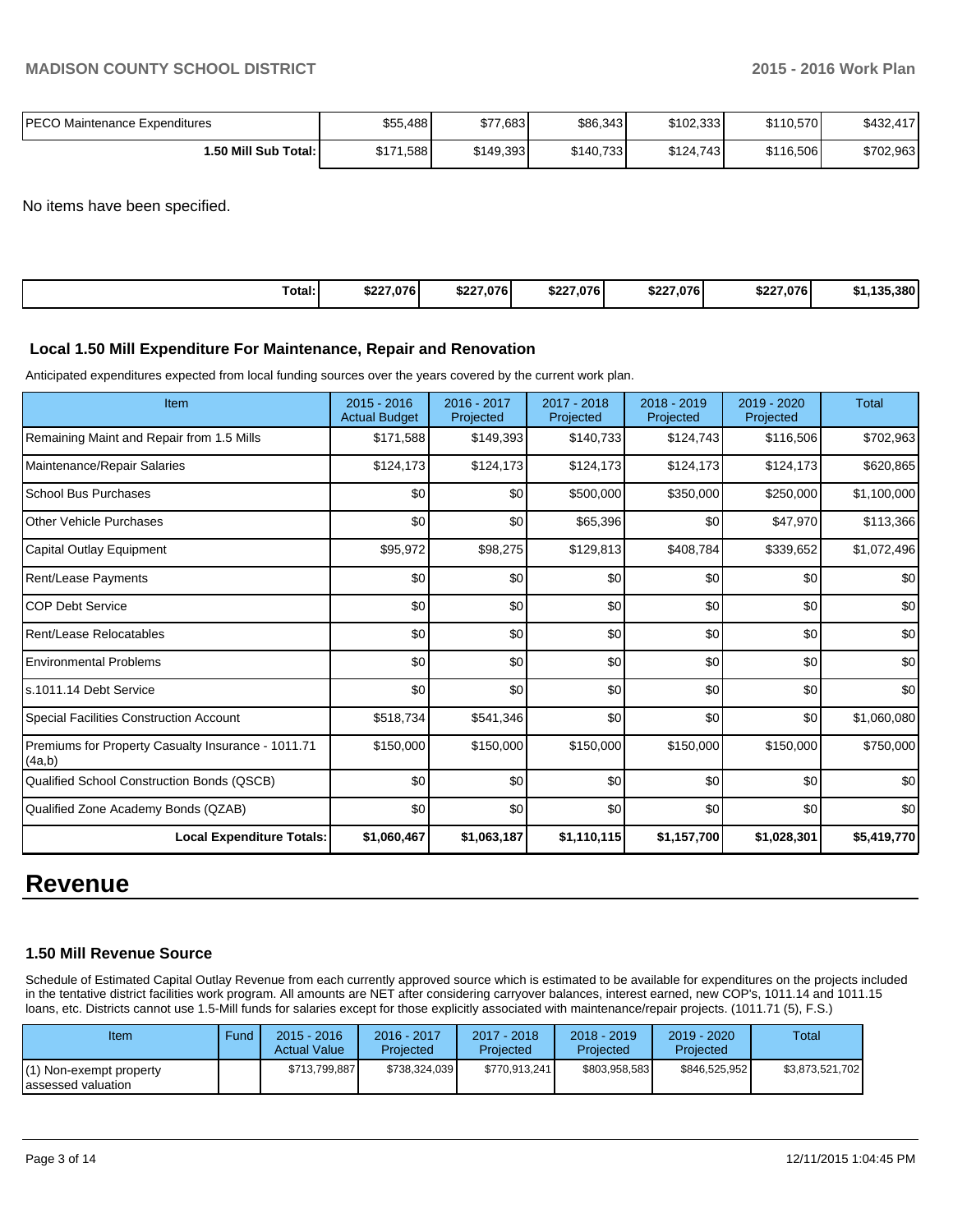| (2) The Millege projected for<br>discretionary capital outlay per<br>ls.1011.71   |     | 1.50        | .50 <sub>1</sub> | 1.50        | 1.50        | 1.50        |             |
|-----------------------------------------------------------------------------------|-----|-------------|------------------|-------------|-------------|-------------|-------------|
| (3) Full value of the 1.50-Mill<br>discretionary capital outlay per<br>ls.1011.71 |     | \$1.199.184 | \$1.240.384      | \$1,295,134 | \$1.350.650 | \$1.422.164 | \$6.507.516 |
| (4) Value of the portion of the 1.50<br>-Mill ACTUALLY levied                     | 370 | \$1.027.872 | \$1,063,187      | \$1,110,115 | \$1,157,700 | \$1,218,997 | \$5,577,871 |
| $(5)$ Difference of lines (3) and (4)                                             |     | \$171,312   | \$177.197        | \$185,019   | \$192.950   | \$203,167   | \$929,645   |

# **PECO Revenue Source**

The figure in the row designated "PECO Maintenance" will be subtracted from funds available for new construction because PECO maintenance dollars cannot be used for new construction.

| <b>Item</b>                          | Fund | $2015 - 2016$<br><b>Actual Budget</b> | 2016 - 2017<br>Projected | 2017 - 2018<br>Projected | $2018 - 2019$<br>Projected | $2019 - 2020$<br>Projected | Total            |
|--------------------------------------|------|---------------------------------------|--------------------------|--------------------------|----------------------------|----------------------------|------------------|
| <b>PECO New Construction</b>         | 340  | \$0 <sub>0</sub>                      | \$0                      | \$0                      | \$0                        | \$0 I                      | \$0 <sub>1</sub> |
| <b>PECO Maintenance Expenditures</b> |      | \$55.488                              | \$77.683                 | \$86.343                 | \$102.333                  | \$110.570                  | \$432.417        |
|                                      |      | \$55,488                              | \$77,683                 | \$86,343                 | \$102.333                  | \$110,570                  | \$432,417        |

# **CO & DS Revenue Source**

Revenue from Capital Outlay and Debt Service funds.

| Item                                               | Fund | $2015 - 2016$<br><b>Actual Budget</b> | 2016 - 2017<br>Projected | $2017 - 2018$<br>Projected | $2018 - 2019$<br>Projected | $2019 - 2020$<br>Projected | Total     |
|----------------------------------------------------|------|---------------------------------------|--------------------------|----------------------------|----------------------------|----------------------------|-----------|
| ICO & DS Cash Flow-through<br><b>I</b> Distributed | 360  | \$31,860                              | \$31.860                 | \$31.860                   | \$31.860                   | \$31,860                   | \$159,300 |
| ICO & DS Interest on<br>Undistributed CO           | 360  | \$735                                 | \$735                    | \$735                      | \$735                      | \$735                      | \$3,675   |
|                                                    |      | \$32,595                              | \$32,595                 | \$32,595                   | \$32,595                   | \$32,595                   | \$162,975 |

#### **Fair Share Revenue Source**

Nothing reported for this section. All legally binding commitments for proportionate fair-share mitigation for impacts on public school facilities must be included in the 5-year district work program.

#### **Sales Surtax Referendum**

Specific information about any referendum for a 1-cent or ½-cent surtax referendum during the previous year.

**Did the school district hold a surtax referendum during the past fiscal year 2014 - 2015?**

No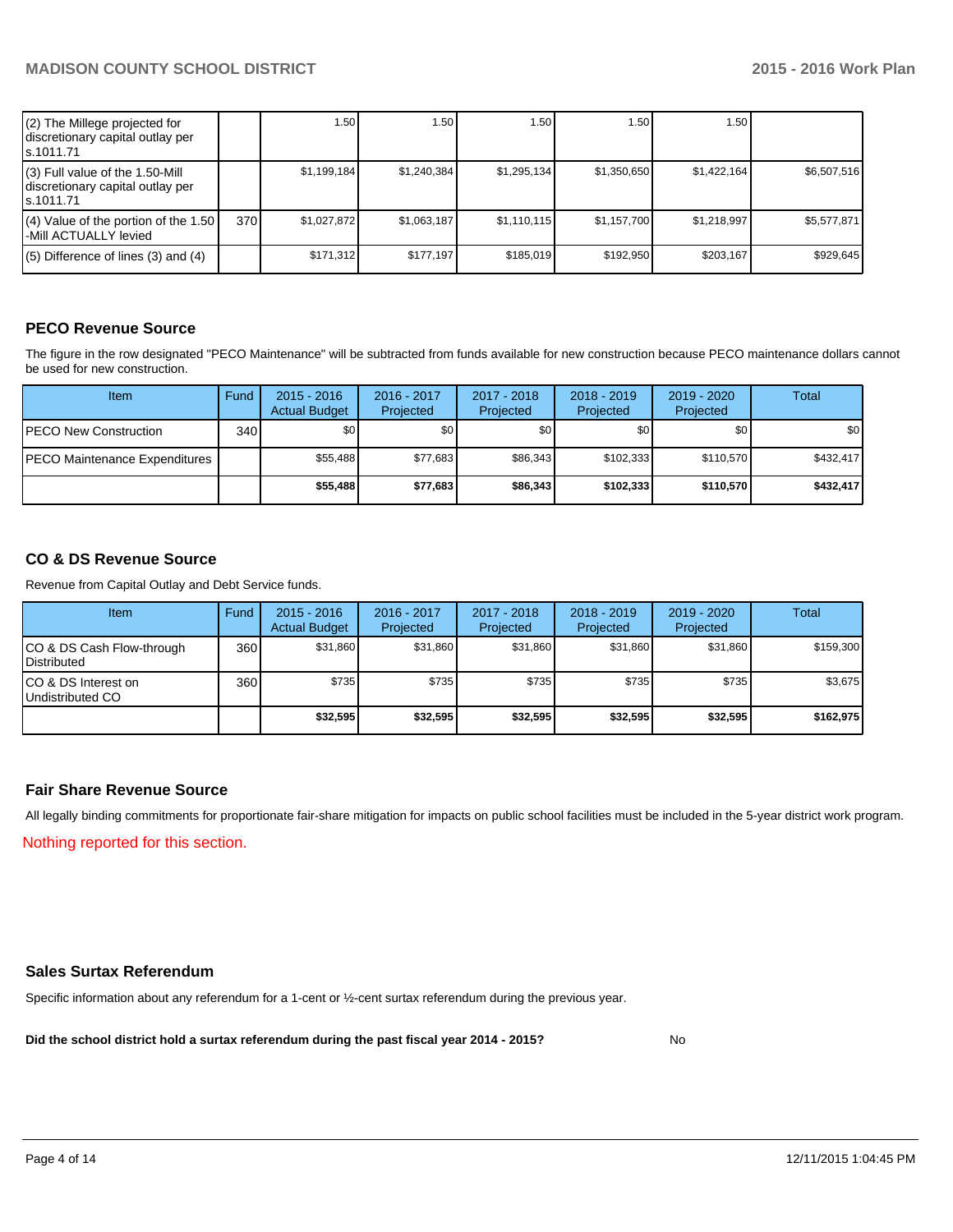### **Additional Revenue Source**

Any additional revenue sources

| Item                                                                                                                      | $2015 - 2016$<br><b>Actual Value</b> | 2016 - 2017<br>Projected | 2017 - 2018<br>Projected | 2018 - 2019<br>Projected | 2019 - 2020<br>Projected | <b>Total</b> |
|---------------------------------------------------------------------------------------------------------------------------|--------------------------------------|--------------------------|--------------------------|--------------------------|--------------------------|--------------|
| Proceeds from a s.1011.14/15 F.S. Loans                                                                                   | \$0                                  | \$0                      | \$0                      | \$0                      | \$0                      | \$0          |
| District Bonds - Voted local bond<br>referendum proceeds per s.9, Art VII<br><b>State Constitution</b>                    | \$0                                  | \$0                      | \$0                      | \$0                      | \$0                      | \$0          |
| Proceeds from Special Act Bonds                                                                                           | \$0                                  | \$0                      | \$0                      | \$0                      | \$0                      | \$0          |
| Estimated Revenue from CO & DS Bond<br>Sale                                                                               | \$0                                  | \$0                      | \$0                      | \$0                      | \$0                      | \$0          |
| Proceeds from Voted Capital<br>Improvements millage                                                                       | \$0                                  | \$0                      | \$0                      | \$0                      | \$0                      | \$0          |
| Other Revenue for Other Capital Projects                                                                                  | \$0                                  | \$0                      | \$0                      | \$0                      | \$0                      | \$0          |
| Proceeds from 1/2 cent sales surtax<br>authorized by school board                                                         | \$0                                  | \$0                      | \$0                      | \$0                      | \$0                      | \$0          |
| Proceeds from local governmental<br>infrastructure sales surtax                                                           | \$0                                  | \$0                      | \$0                      | \$0                      | \$0                      | \$0          |
| Proceeds from Certificates of<br>Participation (COP's) Sale                                                               | \$0                                  | \$0                      | \$0                      | \$0                      | \$0                      | \$0          |
| Classrooms First Bond proceeds amount<br>authorized in FY 1997-98                                                         | \$0                                  | \$0                      | \$0                      | \$0                      | \$0                      | \$0          |
| <b>Classrooms for Kids</b>                                                                                                | \$0                                  | \$0                      | \$0                      | \$0                      | \$0                      | \$0          |
| <b>District Equity Recognition</b>                                                                                        | \$0                                  | \$0                      | \$0                      | \$0                      | \$0                      | \$0          |
| <b>Federal Grants</b>                                                                                                     | \$0                                  | \$0                      | \$0                      | \$0                      | \$0                      | \$0          |
| Proportionate share mitigation (actual<br>cash revenue only, not in kind donations)                                       | \$0                                  | \$0                      | \$0                      | \$0                      | \$0                      | \$0          |
| Impact fees received                                                                                                      | \$0                                  | \$0                      | \$0                      | \$0                      | \$0                      | \$0          |
| Private donations                                                                                                         | \$0                                  | \$0                      | \$0                      | \$0                      | \$0                      | \$0          |
| Grants from local governments or not-for-<br>profit organizations                                                         | \$0                                  | \$0                      | \$0                      | \$0                      | \$0                      | \$0          |
| Interest, Including Profit On Investment                                                                                  | \$0                                  | \$0                      | \$0                      | \$0                      | \$0                      | \$0          |
| Revenue from Bonds pledging proceeds<br>from 1 cent or 1/2 cent Sales Surtax                                              | \$0                                  | \$0                      | \$0                      | \$0                      | \$0                      | \$0          |
| <b>Total Fund Balance Carried Forward</b>                                                                                 | \$0                                  | \$0                      | \$0                      | \$0                      | \$0                      | \$0          |
| General Capital Outlay Obligated Fund<br><b>Balance Carried Forward From Total</b><br><b>Fund Balance Carried Forward</b> | \$0                                  | \$0                      | \$0                      | \$0                      | \$0                      | \$0          |
| <b>Special Facilities Construction Account</b>                                                                            | \$9,288,408                          | \$0                      | \$0                      | \$0                      | \$0                      | \$9,288,408  |
| One Cent - 1/2 Cent Sales Surtax Debt<br>Service From Total Fund Balance Carried<br>Forward                               | \$0                                  | \$0                      | \$0                      | \$0                      | \$0                      | \$0          |
| Capital Outlay Projects Funds Balance<br>Carried Forward From Total Fund<br><b>Balance Carried Forward</b>                | \$0                                  | \$0                      | \$0                      | \$0                      | \$0                      | \$0          |
| Subtotal                                                                                                                  | \$9,288,408                          | \$0                      | \$0                      | \$0                      | \$0                      | \$9,288,408  |

# **Total Revenue Summary**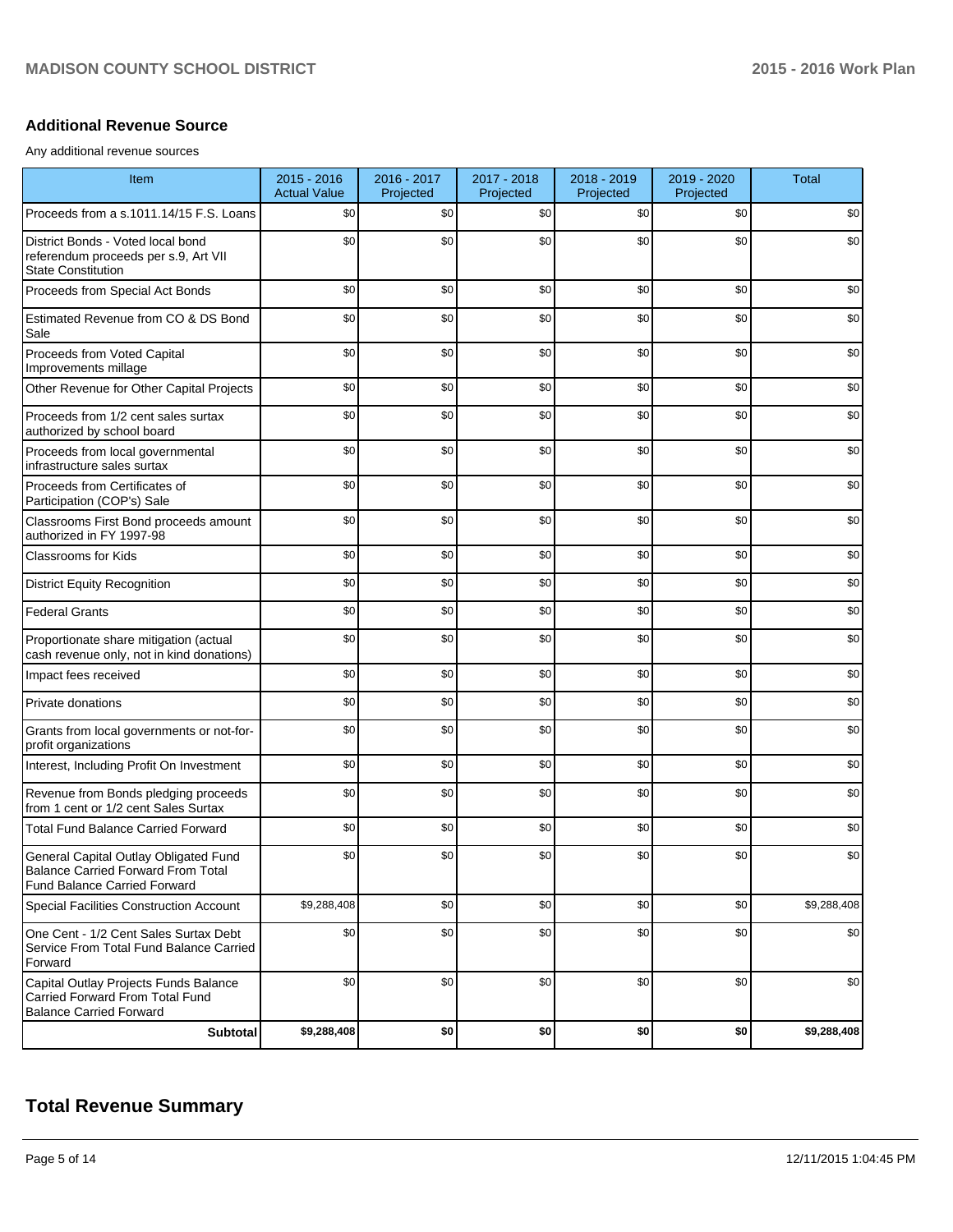| <b>Item Name</b>                                           | 2015 - 2016<br><b>Budget</b> | 2016 - 2017<br>Projected | 2017 - 2018<br>Projected | $2018 - 2019$<br>Projected | 2019 - 2020<br>Projected | <b>Five Year Total</b> |
|------------------------------------------------------------|------------------------------|--------------------------|--------------------------|----------------------------|--------------------------|------------------------|
| Local 1.5 Mill Discretionary Capital Outlay<br>Revenue     | \$1,027,872                  | \$1,063,187              | \$1,110,115              | \$1,157,700                | \$1,218,997              | \$5,577,871            |
| PECO and 1.5 Mill Maint and Other 1.5<br>Mill Expenditures | (\$1,060,467)                | (\$1,063,187)            | (S1, 110, 115)           | (\$1,157,700)              | (\$1,028,301)            | (\$5,419,770)          |
| PECO Maintenance Revenue                                   | \$55,488                     | \$77,683                 | \$86,343                 | \$102.333                  | \$110.570                | \$432,417              |
| Available 1.50 Mill for New<br><b>Construction</b>         | (\$32,595)                   | \$0                      | \$0                      | \$0                        | \$190,696                | \$158,101              |

| <b>Item Name</b>                      | $2015 - 2016$<br><b>Budget</b> | 2016 - 2017<br>Projected | 2017 - 2018<br>Projected | $2018 - 2019$<br>Projected | 2019 - 2020<br>Projected | <b>Five Year Total</b> |
|---------------------------------------|--------------------------------|--------------------------|--------------------------|----------------------------|--------------------------|------------------------|
| ICO & DS Revenue                      | \$32,595                       | \$32,595                 | \$32,595                 | \$32,595                   | \$32,595                 | \$162,975              |
| <b>IPECO New Construction Revenue</b> | \$0                            | \$0 <sub>1</sub>         | \$0                      | \$0 <sub>1</sub>           | \$0 <sub>1</sub>         | \$0                    |
| IOther/Additional Revenue             | \$9,288,408                    | \$0                      | \$0                      | \$0                        | \$0 <sub>1</sub>         | \$9,288,408            |
| <b>Total Additional Revenuel</b>      | \$9,321,003                    | \$32,595                 | \$32,595                 | \$32,595                   | \$32,595                 | \$9,451,383            |
| <b>Total Available Revenue</b>        | \$9,288,408                    | \$32,595                 | \$32,595                 | \$32.595                   | \$223.291                | \$9,609,484            |

# **Project Schedules**

# **Capacity Project Schedules**

A schedule of capital outlay projects necessary to ensure the availability of satisfactory classrooms for the projected student enrollment in K-12 programs.

Nothing reported for this section.

| <b>Planned Cost:</b>     |  |  |  |
|--------------------------|--|--|--|
| <b>Student Stations:</b> |  |  |  |
| Total Classrooms:        |  |  |  |
| Gross Sq Ft:             |  |  |  |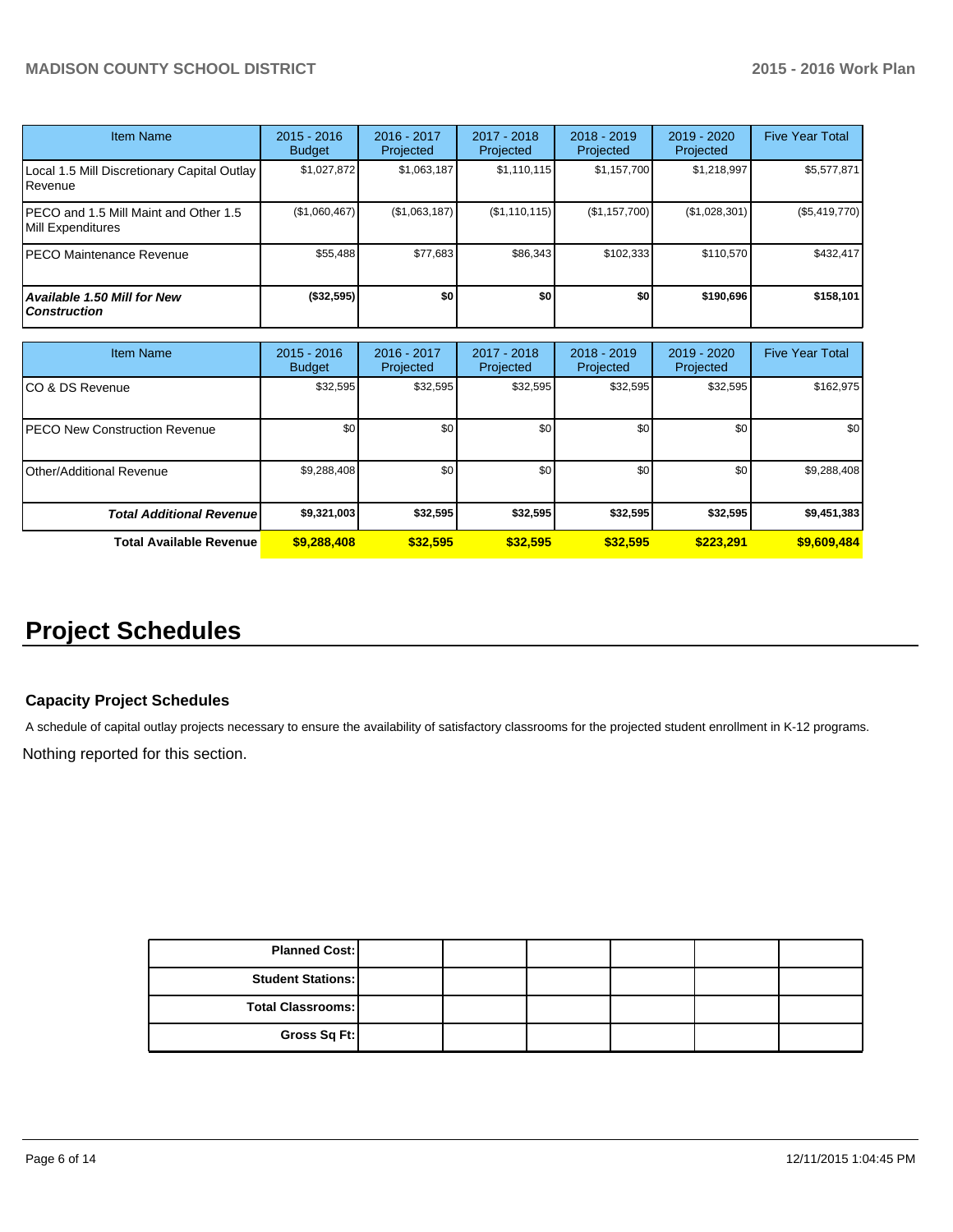# **Other Project Schedules**

Major renovations, remodeling, and additions of capital outlay projects that do not add capacity to schools.

| <b>Project Description</b> | Location                    | $2015 - 2016$<br>Actual Budget | 2016 - 2017<br>Projected | 2017 - 2018<br>Projected | $2018 - 2019$<br>Projected | $2019 - 2020$<br>Projected | Total           | Funded |
|----------------------------|-----------------------------|--------------------------------|--------------------------|--------------------------|----------------------------|----------------------------|-----------------|--------|
| I Renoavation              | <b>IMADISON SENIOR HIGH</b> | \$9,288,408                    | \$32.595                 | \$0                      | \$0                        | \$0                        | \$9,321,003 Yes |        |
|                            |                             | \$9,288,408                    | \$32.595                 | \$0                      | \$0                        | \$0                        | \$9,321,003     |        |

## **Additional Project Schedules**

Any projects that are not identified in the last approved educational plant survey.

| <b>Project Description</b>                                       | Location                                                 | <b>Num</b><br><b>Classroom</b><br>s | $2015 - 2016$<br><b>Actual Budget</b> | 2016 - 2017<br>Projected | 2017 - 2018<br>Projected | $2018 - 2019$<br>Projected | $2019 - 2020$<br>Projected | Total         | Funded |
|------------------------------------------------------------------|----------------------------------------------------------|-------------------------------------|---------------------------------------|--------------------------|--------------------------|----------------------------|----------------------------|---------------|--------|
| Replace outdated<br><i>cortable</i>                              | <b>PINETTA</b><br><b>ELEMENTARY</b>                      |                                     | \$0                                   | \$0 <sub>l</sub>         | \$32,595                 | \$32,595                   | \$0                        | \$65,190 Yes  |        |
| Add additional portable<br>lif enrollment<br>lincrease continues | <b>LEE ELEMENTARY</b>                                    |                                     | \$0                                   | \$0                      | \$0                      | \$0                        | \$65,000                   | \$65,000 Yes  |        |
| Roof, flooring, HVAC                                             | <b>COUNTY</b><br><b>ADMINISTRATION</b><br><b>COMPLEX</b> |                                     | \$0                                   | \$0                      | \$0                      | \$0                        | \$158,291                  | \$158,291 Yes |        |
|                                                                  |                                                          |                                     | \$0                                   | \$0                      | \$32,595                 | \$32,595                   | \$223,291                  | \$288,481     |        |

### **Non Funded Growth Management Project Schedules**

Schedule indicating which projects, due to planned development, that CANNOT be funded from current revenues projected over the next five years.

Nothing reported for this section.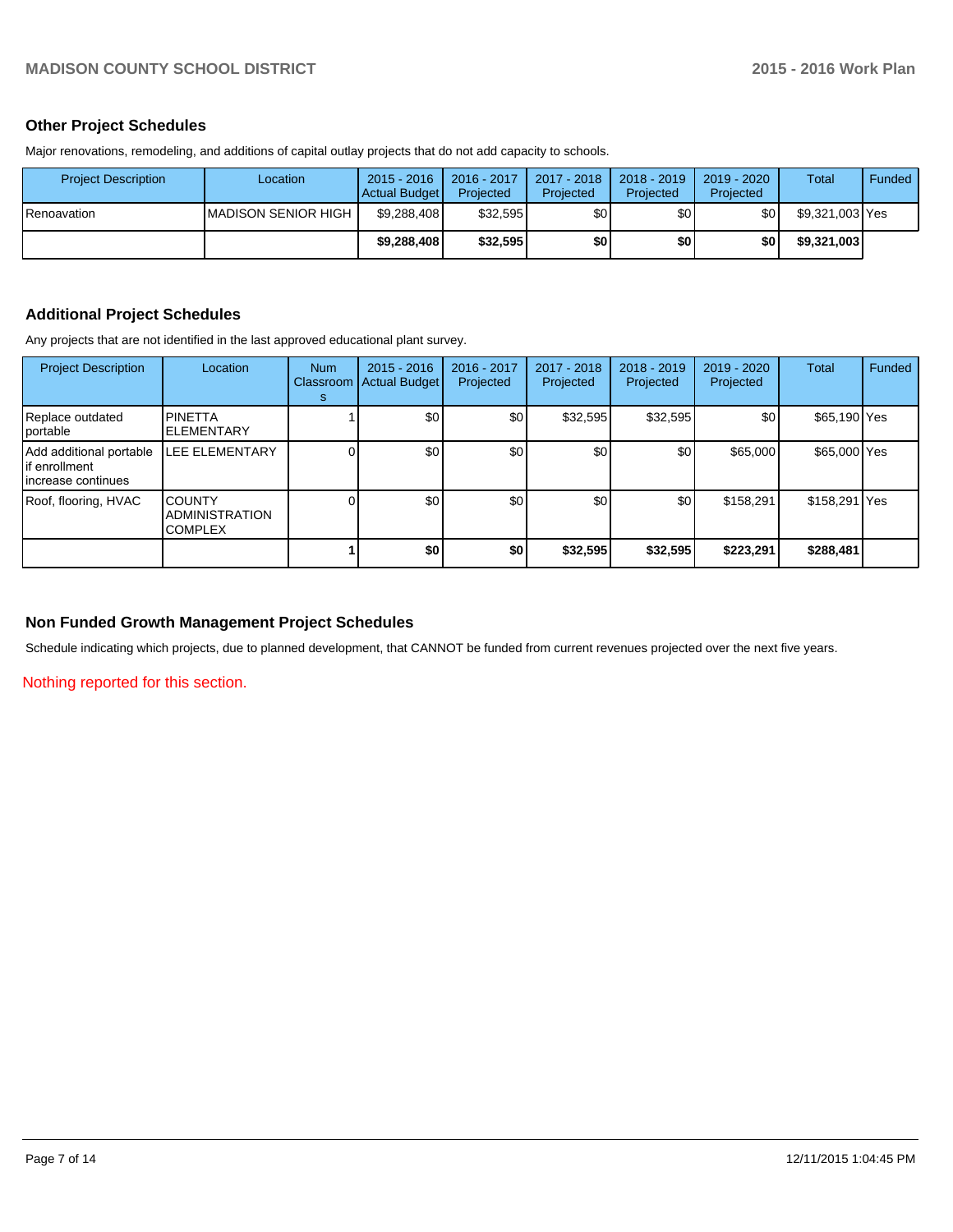# **Tracking**

# **Capacity Tracking**

| Location                                        | $2015 -$<br>2016 Satis.<br>Stu. Sta. | Actual<br>$2015 -$<br>2016 FISH<br>Capacity | Actual<br>$2014 -$<br>2015<br><b>COFTE</b> | # Class<br><b>Rooms</b> | Actual<br>Average<br>$2015 -$<br>2016 Class<br><b>Size</b> | Actual<br>$2015 -$<br>2016<br><b>Utilization</b> | <b>New</b><br>Stu.<br>Capacity | <b>New</b><br>Rooms to<br>be<br>Added/Re<br>moved | Projected<br>$2019 -$<br>2020<br><b>COFTE</b> | Projected<br>$2019 -$<br>2020<br>Utilization | Projected<br>$2019 -$<br><b>2020 Class</b><br><b>Size</b> |
|-------------------------------------------------|--------------------------------------|---------------------------------------------|--------------------------------------------|-------------------------|------------------------------------------------------------|--------------------------------------------------|--------------------------------|---------------------------------------------------|-----------------------------------------------|----------------------------------------------|-----------------------------------------------------------|
| IMADISON SENIOR HIGH                            | 1,301                                | 1,170                                       | 550                                        | 54                      | 10 <sup>1</sup>                                            | 47.00 %                                          |                                |                                                   | 578                                           | 49.00 %                                      | 11                                                        |
| IGREENVILLE<br>lelementary                      | 268                                  | 268                                         | 136                                        | 14 <sub>1</sub>         | 10 <sup>1</sup>                                            | 51.00 %                                          | $\Omega$                       |                                                   | 146                                           | 54.00 %                                      | 10 <sup>1</sup>                                           |
| IPINETTA ELEMENTARY                             | 224                                  | 224                                         | 207                                        | 12                      | 17                                                         | 92.00 %                                          |                                |                                                   | 207                                           | 92.00 %                                      | 17                                                        |
| IMADISON COUNTY<br>ICENTRAL                     | 1.806                                | 1,625                                       | 1.147                                      | 84                      | 14                                                         | 71.00 %                                          | $\Omega$                       |                                                   | 1.087                                         | 67.00 %                                      | 13                                                        |
| LEE ELEMENTARY                                  | 253                                  | 253                                         | 266                                        | 14                      | 19                                                         | 105.00 %                                         |                                |                                                   | 245                                           | 97.00 %                                      | 18                                                        |
| <b>IMADISON CO EXCEL</b><br>IALTERNATIVE SCHOOL | 101                                  | 101                                         | 35                                         | 5                       |                                                            | 34.00 %                                          | $\Omega$                       |                                                   | 35 <sub>1</sub>                               | 35.00 %                                      | $\overline{7}$                                            |
|                                                 | 3,953                                | 3,641                                       | 2,340                                      | 183                     | 13 <sub>1</sub>                                            | 64.28 %                                          |                                | 0                                                 | 2,298                                         | 63.11 %                                      | 13                                                        |

The COFTE Projected Total (2,298) for 2019 - 2020 must match the Official Forecasted COFTE Total (2,298 ) for 2019 - 2020 before this section can be completed. In the event that the COFTE Projected Total does not match the Official forecasted COFTE, then the Balanced Projected COFTE Table should be used to balance COFTE.

| Projected COFTE for 2019 - 2020 |       |  |  |  |  |
|---------------------------------|-------|--|--|--|--|
| Elementary (PK-3)               | 796   |  |  |  |  |
| Middle (4-8)                    | 926   |  |  |  |  |
| High (9-12)                     | 576   |  |  |  |  |
|                                 | 2,298 |  |  |  |  |

| <b>Grade Level Type</b> | <b>Balanced Projected</b><br>COFTE for 2019 - 2020 |
|-------------------------|----------------------------------------------------|
| Elementary (PK-3)       |                                                    |
| Middle (4-8)            |                                                    |
| High (9-12)             |                                                    |
|                         | 2.298                                              |

# **Relocatable Replacement**

Number of relocatable classrooms clearly identified and scheduled for replacement in the school board adopted financially feasible 5-year district work program.

| Location                               | 2015 - 2016   2016 - 2017   2017 - 2018   2018 - 2019   2019 - 2020   Year 5 Total |  |     |
|----------------------------------------|------------------------------------------------------------------------------------|--|-----|
| IPINETTA ELEMENTARY                    |                                                                                    |  |     |
| LEE ELEMENTARY                         |                                                                                    |  |     |
| <b>Total Relocatable Replacements:</b> |                                                                                    |  | ا 2 |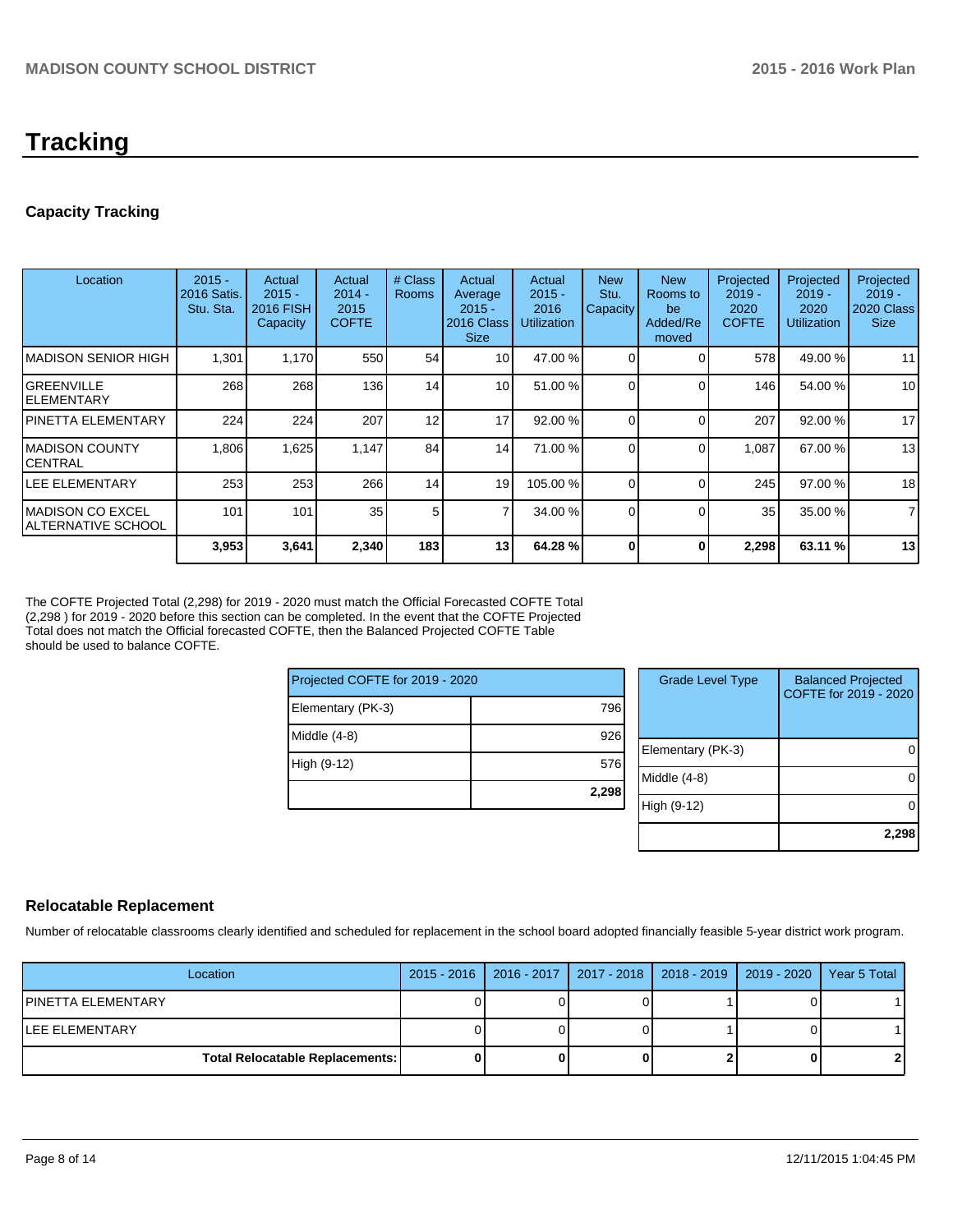# **Charter Schools Tracking**

Information regarding the use of charter schools.

| Location-Type             | # Relocatable I<br>units or<br>permanent<br>classrooms | Owner            | Year Started or I<br>Scheduled | Student<br><b>Stations</b> | <b>Students</b><br>Enrolled | Years in<br>Contract | <b>Total Charter</b><br><b>Students</b><br>projected for<br>$2019 - 2020$ |
|---------------------------|--------------------------------------------------------|------------------|--------------------------------|----------------------------|-----------------------------|----------------------|---------------------------------------------------------------------------|
| James Madison Preparatory |                                                        | 4 <b>PRIVATE</b> | 2013                           | 50 <sup>1</sup>            | 134                         |                      | 200                                                                       |
|                           |                                                        |                  |                                | 50                         | 134                         |                      | <b>200</b>                                                                |

# **Special Purpose Classrooms Tracking**

The number of classrooms that will be used for certain special purposes in the current year, by facility and type of classroom, that the district will, 1), not use for educational purposes, and 2), the co-teaching classrooms that are not open plan classrooms and will be used for educational purposes.

| School                                 | School Type | $\parallel$ # of Elementary $\parallel$ # of Middle 4-8 $\parallel$ # of High 9-12<br>K-3 Classrooms I | <b>Classrooms</b> | <b>Classrooms</b> | # of $ESE$<br><b>Classrooms</b> | # of Combo<br><b>Classrooms</b> | Total<br><b>Classrooms</b> |
|----------------------------------------|-------------|--------------------------------------------------------------------------------------------------------|-------------------|-------------------|---------------------------------|---------------------------------|----------------------------|
| <b>Total Educational Classrooms: I</b> |             |                                                                                                        |                   |                   |                                 | 0                               | 0                          |

| School                               | School Type | $\parallel$ # of Elementary $\parallel$ # of Middle 4-8 $\parallel$<br>K-3 Classrooms | <b>Classrooms</b> | $#$ of High 9-12<br><b>Classrooms</b> | # of $ESE$<br><b>Classrooms</b> | # of Combo<br><b>Classrooms</b> | <b>Total</b><br><b>Classrooms</b> |
|--------------------------------------|-------------|---------------------------------------------------------------------------------------|-------------------|---------------------------------------|---------------------------------|---------------------------------|-----------------------------------|
| <b>PINETTA ELEMENTARY</b>            | Co-Teaching |                                                                                       |                   |                                       |                                 |                                 |                                   |
| <b>Total Co-Teaching Classrooms:</b> |             |                                                                                       |                   | 01                                    | 0                               |                                 |                                   |

#### **Infrastructure Tracking**

**Necessary offsite infrastructure requirements resulting from expansions or new schools. This section should include infrastructure information related to capacity project schedules and other project schedules (Section 4).**

Not specified

**Proposed location of planned facilities, whether those locations are consistent with the comprehensive plans of all affected local governments, and recommendations for infrastructure and other improvements to land adjacent to existing facilities. Provisions of 1013.33(12), (13) and (14) and 1013.36 must be addressed for new facilities planned within the 1st three years of the plan (Section 5).**

Not Specified

**Consistent with Comp Plan?** No

# **Net New Classrooms**

The number of classrooms, by grade level and type of construction, that were added during the last fiscal year.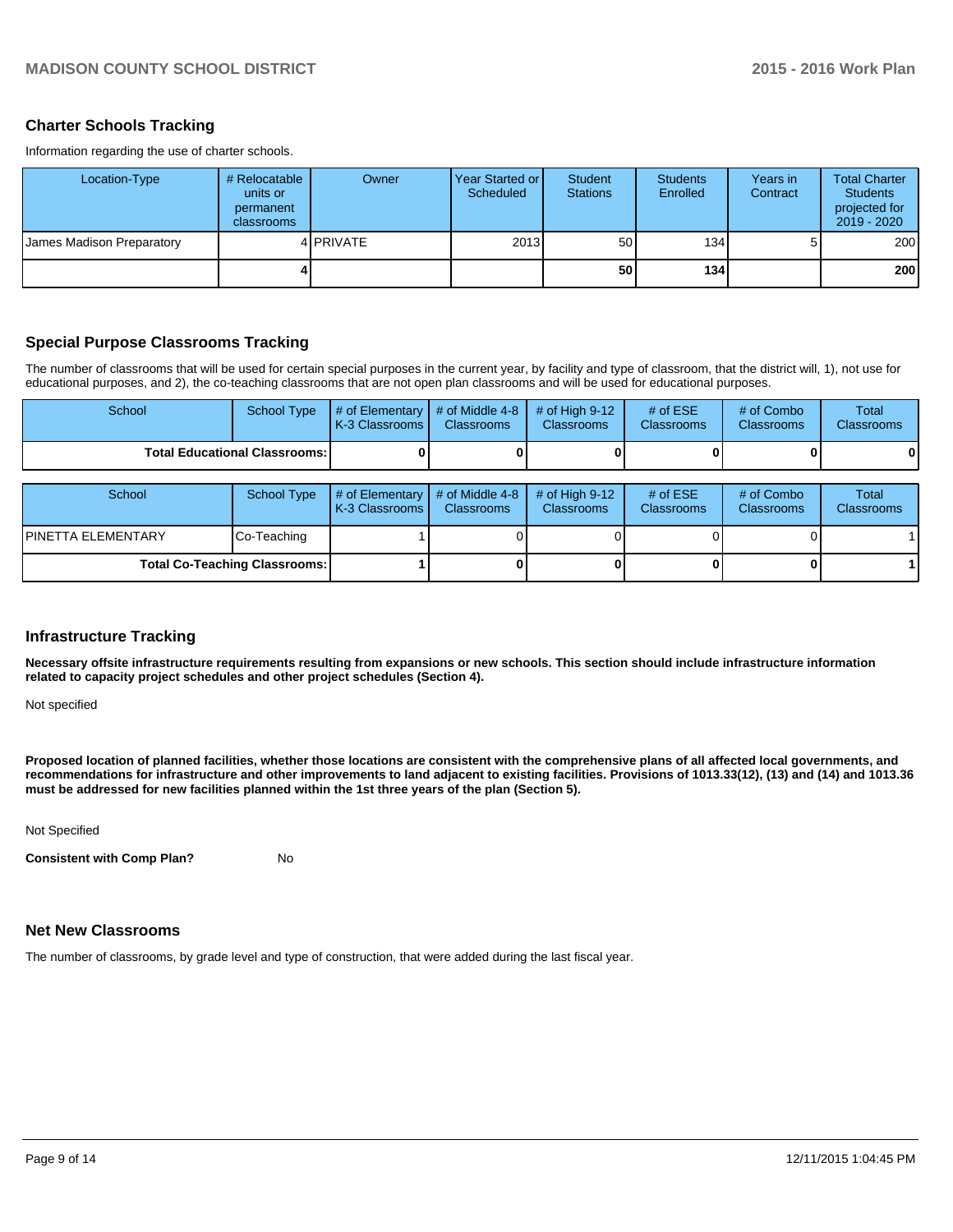| List the net new classrooms added in the 2014 - 2015 fiscal year.                                                                                       |                              |                                   |                                |                        | List the net new classrooms to be added in the 2015 - 2016 fiscal<br>Ivear. |                            |                                |                        |  |
|---------------------------------------------------------------------------------------------------------------------------------------------------------|------------------------------|-----------------------------------|--------------------------------|------------------------|-----------------------------------------------------------------------------|----------------------------|--------------------------------|------------------------|--|
| "Classrooms" is defined as capacity carrying classrooms that are added to increase<br>capacity to enable the district to meet the Class Size Amendment. |                              |                                   |                                |                        | Totals for fiscal year 2015 - 2016 should match totals in Section 15A.      |                            |                                |                        |  |
| Location                                                                                                                                                | $2014 - 2015$ #<br>Permanent | $2014 - 2015$ #<br><b>Modular</b> | $2014 - 2015$ #<br>Relocatable | $2014 - 2015$<br>Total | $2015 - 2016$ #<br>Permanent                                                | $2015 - 2016$ #<br>Modular | $2015 - 2016$ #<br>Relocatable | $2015 - 2016$<br>Total |  |
| Elementary (PK-3)                                                                                                                                       |                              |                                   |                                |                        |                                                                             |                            |                                | ΩI                     |  |
| Middle $(4-8)$                                                                                                                                          |                              |                                   |                                |                        |                                                                             |                            |                                | ΟI                     |  |
| High (9-12)                                                                                                                                             |                              |                                   |                                |                        |                                                                             |                            |                                | O.                     |  |
|                                                                                                                                                         |                              |                                   |                                |                        |                                                                             |                            |                                |                        |  |

# **Relocatable Student Stations**

Number of students that will be educated in relocatable units, by school, in the current year, and the projected number of students for each of the years in the workplan.

| <b>Site</b>                         | $2015 - 2016$ | 2016 - 2017 | 2017 - 2018 | $2018 - 2019$ | 2019 - 2020 | 5 Year Average  |
|-------------------------------------|---------------|-------------|-------------|---------------|-------------|-----------------|
| <b>MADISON SENIOR HIGH</b>          | 350           |             |             |               |             | 70              |
| <b>IGREENVILLE ELEMENTARY</b>       |               |             |             |               |             | $\Omega$        |
| IPINETTA ELEMENTARY                 | 54            | 54          | 54          |               |             | 32 <sub>l</sub> |
| <b>IMADISON COUNTY CENTRAL</b>      |               |             |             |               |             |                 |
| <b>ILEE ELEMENTARY</b>              |               |             |             |               |             | ΩI              |
| MADISON CO EXCEL ALTERNATIVE SCHOOL | 101           | 45          | 45          |               |             | 38 <sup>1</sup> |

| <b>Totals for MADISON COUNTY SCHOOL DISTRICT</b>  |          |       |       |       |       |       |
|---------------------------------------------------|----------|-------|-------|-------|-------|-------|
| Total students in relocatables by year.           | 99<br>99 |       |       | 1411  |       |       |
| Total number of COFTE students projected by year. | 2,319    | 2,322 | 2,326 | 2,333 | 2.298 | 2.320 |
| Percent in relocatables by year.                  | 22%      | 4%    | 4 %   | 0 % I | 0%    | 6%    |

# **Leased Facilities Tracking**

Exising leased facilities and plans for the acquisition of leased facilities, including the number of classrooms and student stations, as reported in the educational plant survey, that are planned in that location at the end of the five year workplan.

| Location                      | # of Leased<br>Classrooms 2015 - I<br>2016 | <b>FISH Student</b><br><b>Stations</b> | Owner | # of Leased<br>Classrooms 2019 - I<br>2020 | <b>FISH Student</b><br><b>Stations</b> |
|-------------------------------|--------------------------------------------|----------------------------------------|-------|--------------------------------------------|----------------------------------------|
| IMADISON SENIOR HIGH          | 141                                        | 350                                    |       |                                            |                                        |
| <b>IGREENVILLE ELEMENTARY</b> |                                            |                                        |       |                                            |                                        |
| <b>IPINETTA ELEMENTARY</b>    |                                            |                                        |       |                                            |                                        |
| IMADISON COUNTY CENTRAL       |                                            |                                        |       |                                            |                                        |
| <b>ILEE ELEMENTARY</b>        |                                            |                                        |       |                                            |                                        |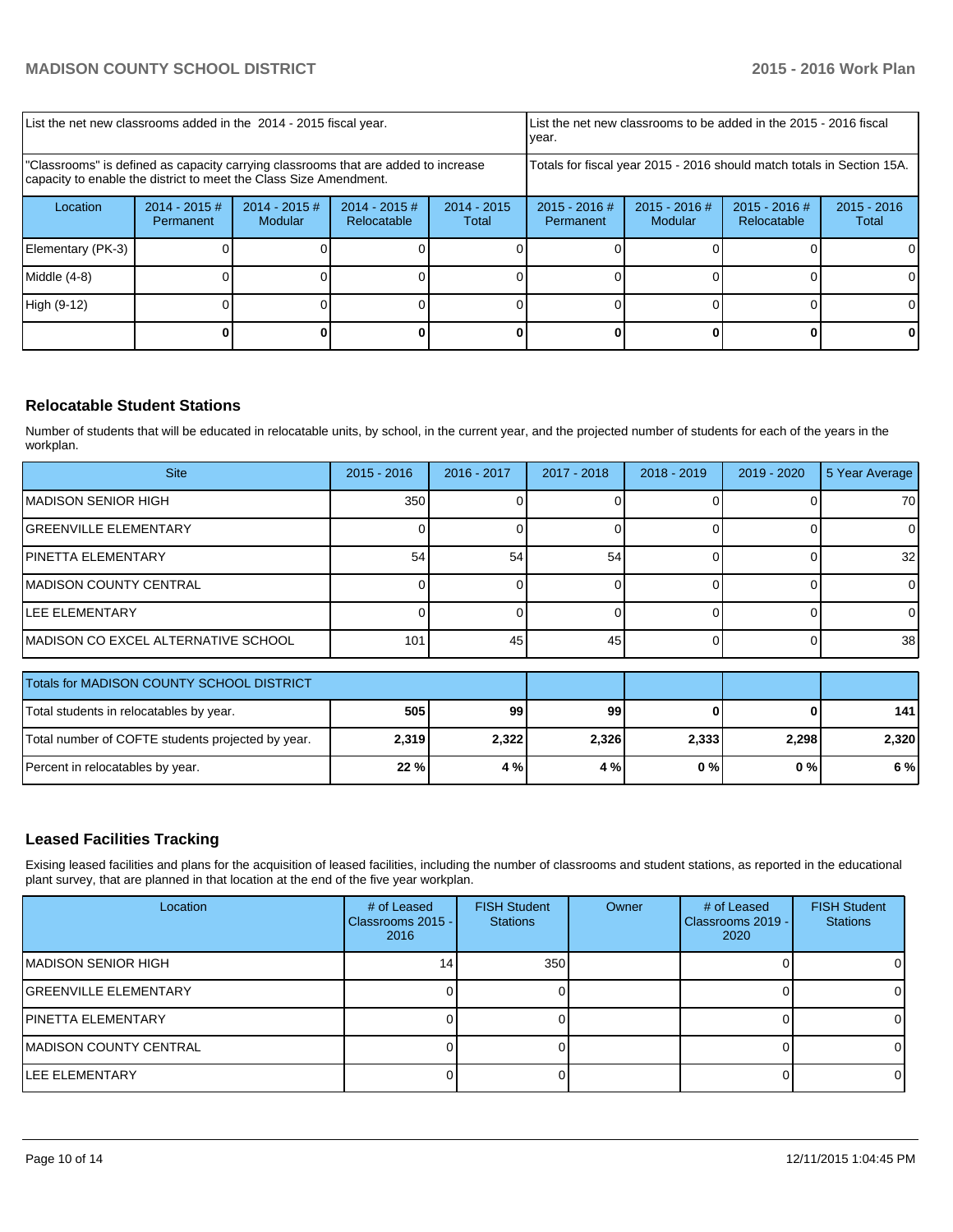| <b>LTERNATIVE SCHOOL</b><br>CO EXCEL<br>$\Delta$<br><b>IMADISON</b><br>JN CO |    |     |  |  |
|------------------------------------------------------------------------------|----|-----|--|--|
|                                                                              | 14 | 350 |  |  |

# **Failed Standard Relocatable Tracking**

Relocatable units currently reported by school, from FISH, and the number of relocatable units identified as 'Failed Standards'.

Nothing reported for this section.

# **Planning**

#### **Class Size Reduction Planning**

**Plans approved by the school board that reduce the need for permanent student stations such as acceptable school capacity levels, redistricting, busing, year-round schools, charter schools, magnet schools, public-private partnerships, multitrack scheduling, grade level organization, block scheduling, or other alternatives.**

Due to declining enrollment the district currently has and expects to continue having excess capacity for students.

# **School Closure Planning**

**Plans for the closure of any school, including plans for disposition of the facility or usage of facility space, and anticipated revenues.**

There are no school closings planned in the next five years.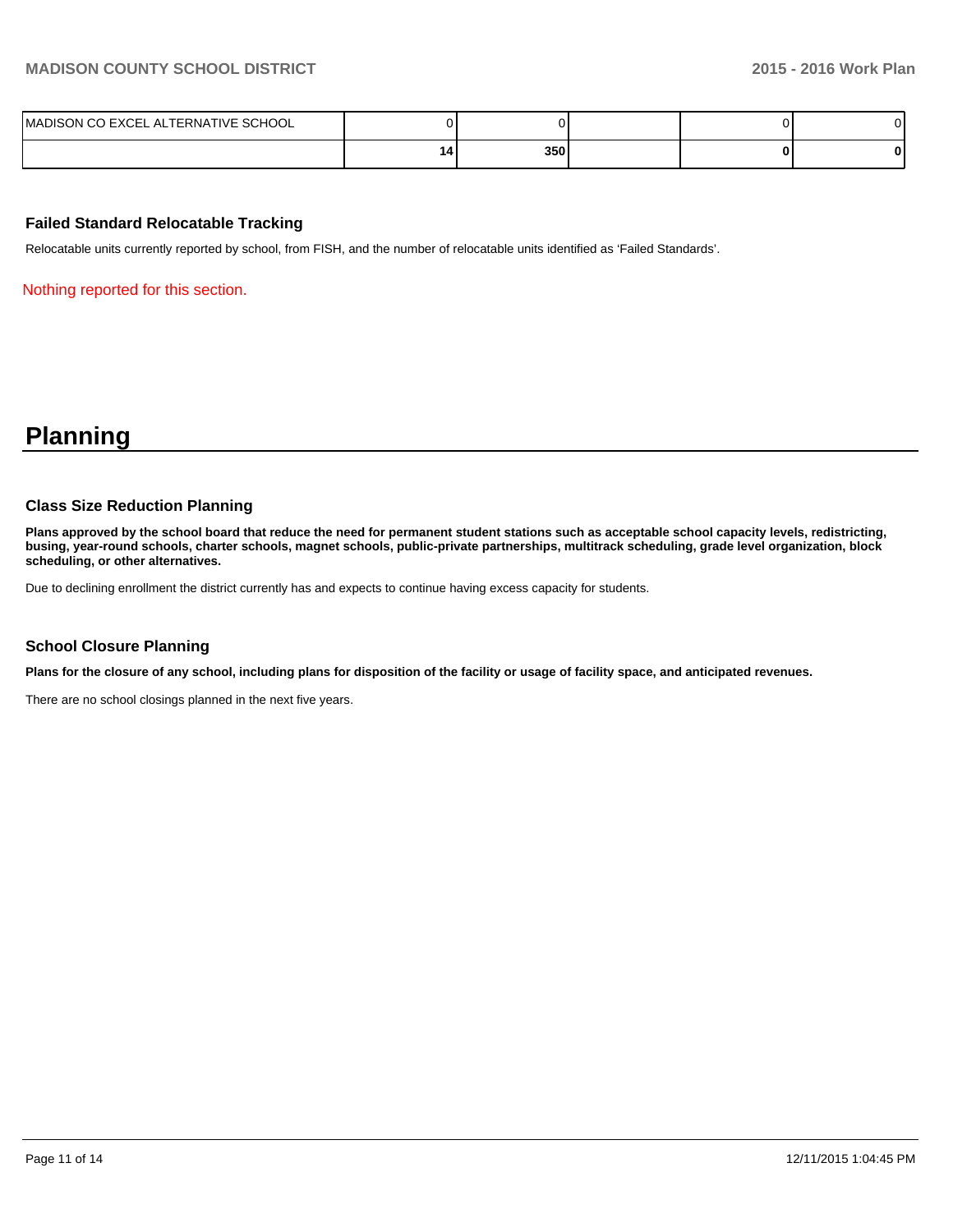# **Long Range Planning**

#### **Ten-Year Maintenance**

District projects and locations regarding the projected need for major renovation, repair, and maintenance projects within the district in years 6-10 beyond the projects plans detailed in the five years covered by the work plan.

Nothing reported for this section.

#### **Ten-Year Capacity**

Schedule of capital outlay projects projected to ensure the availability of satisfactory student stations for the projected student enrollment in K-12 programs for the future 5 years beyond the 5-year district facilities work program.

Nothing reported for this section.

#### **Ten-Year Planned Utilization**

Schedule of planned capital outlay projects identifying the standard grade groupings, capacities, and planned utilization rates of future educational facilities of the district for both permanent and relocatable facilities.

| Grade Level Projections         | <b>FISH</b><br><b>Student</b><br><b>Stations</b> | <b>Actual 2014 -</b><br>2015 FISH<br>Capacity | Actual<br>$2014 -$<br>2015<br><b>COFTE</b> | Actual 2014 - 2015<br>Utilization | Actual 2015 - 2016 / 2024 - 2025 new<br>Student Capacity to be added/removed | Projected 2024<br>2025 COFTE | $-$ Projected 2024 -<br>2025 Utilization |
|---------------------------------|--------------------------------------------------|-----------------------------------------------|--------------------------------------------|-----------------------------------|------------------------------------------------------------------------------|------------------------------|------------------------------------------|
| Elementary - District<br>Totals | 682                                              | 682                                           | 533.00                                     | 78.15 %                           |                                                                              | 534                          | 78.30 %                                  |
| Middle - District Totals        |                                                  |                                               | 0.00                                       | $0.00\%$                          |                                                                              |                              | 0.00%                                    |
| High - District Totals          | 2.658                                            | 2.303                                         | 1.901.00                                   | 82.54 %                           |                                                                              | 1.901                        | 82.54 %                                  |
| Other - ESE, etc                | 101                                              | 101                                           | 29.00                                      | 28.71 %                           |                                                                              | 29                           | 28.71 %                                  |
|                                 | 3,441                                            | 3,086                                         | 2,463.00                                   | 79.81 %                           |                                                                              | 2,464                        | 79.84 %                                  |

**Combination schools are included with the middle schools for student stations, capacity, COFTE and utilization purposes because these facilities all have a 90% utilization factor. Use this space to explain or define the grade groupings for combination schools.**

No comments to report.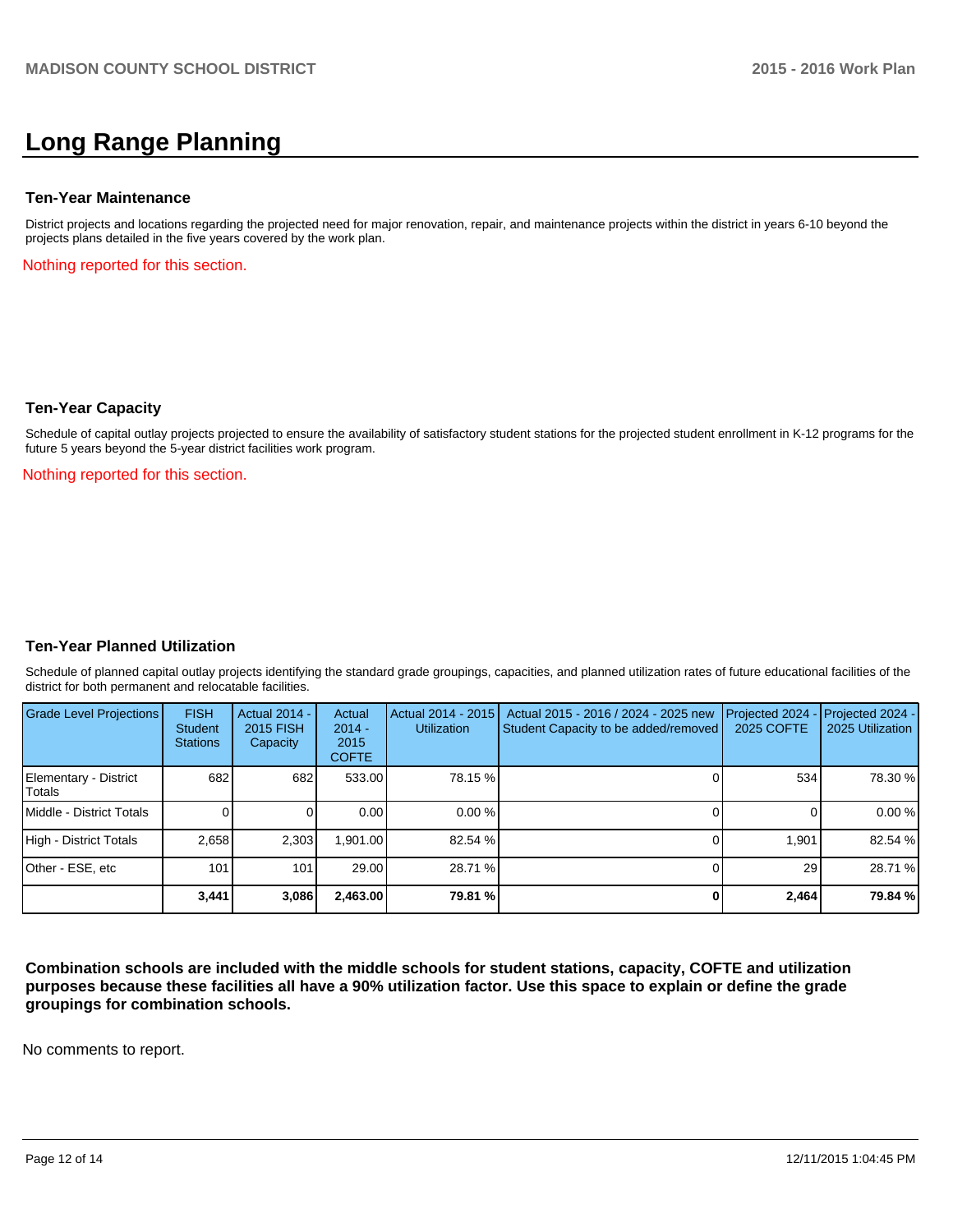#### **Ten-Year Infrastructure Planning**

**Proposed Location of Planned New, Remodeled, or New Additions to Facilities in 06 thru 10 out years (Section 28).**

Nothing reported for this section.

Plans for closure of any school, including plans for disposition of the facility or usage of facility space, and anticipated revenues in the 06 thru 10 out **years (Section 29).**

Nothing reported for this section.

#### **Twenty-Year Maintenance**

District projects and locations regarding the projected need for major renovation, repair, and maintenance projects within the district in years 11-20 beyond the projects plans detailed in the five years covered by the work plan.

Nothing reported for this section.

# **Twenty-Year Capacity**

Schedule of capital outlay projects projected to ensure the availability of satisfactory student stations for the projected student enrollment in K-12 programs for the future 11-20 years beyond the 5-year district facilities work program.

Nothing reported for this section.

#### **Twenty-Year Planned Utilization**

Schedule of planned capital outlay projects identifying the standard grade groupings, capacities, and planned utilization rates of future educational facilities of the district for both permanent and relocatable facilities.

| <b>Grade Level Projections</b>   | <b>FISH</b><br><b>Student</b><br><b>Stations</b> | <b>Actual 2014 -</b><br>2015 FISH<br>Capacity | Actual<br>$2014 -$<br>2015<br><b>COFTE</b> | Actual 2014 - 2015<br><b>Utilization</b> | Actual 2015 - 2016 / 2034 - 2035 new<br>Student Capacity to be added/removed | Projected 2034<br>2035 COFTE | Projected 2034 -<br>2035 Utilization |
|----------------------------------|--------------------------------------------------|-----------------------------------------------|--------------------------------------------|------------------------------------------|------------------------------------------------------------------------------|------------------------------|--------------------------------------|
| Elementary - District<br> Totals | 682                                              | 682                                           | 533.00                                     | 78.15 %                                  |                                                                              | 533                          | 78.15 %                              |
| Middle - District Totals         |                                                  |                                               | 0.00                                       | 0.00%                                    |                                                                              |                              | 0.00%                                |
| High - District Totals           | 2.658                                            | 2,303                                         | 1.901.00                                   | 82.54 %                                  |                                                                              | 1.901                        | 82.54 %                              |
| Other - ESE, etc                 | 101                                              | 101                                           | 29.00                                      | 28.71 %                                  |                                                                              | 29                           | 28.71 %                              |
|                                  | 3,441                                            | 3,086                                         | 2,463.00                                   | 79.81 %                                  |                                                                              | 2,463                        | 79.81 %                              |